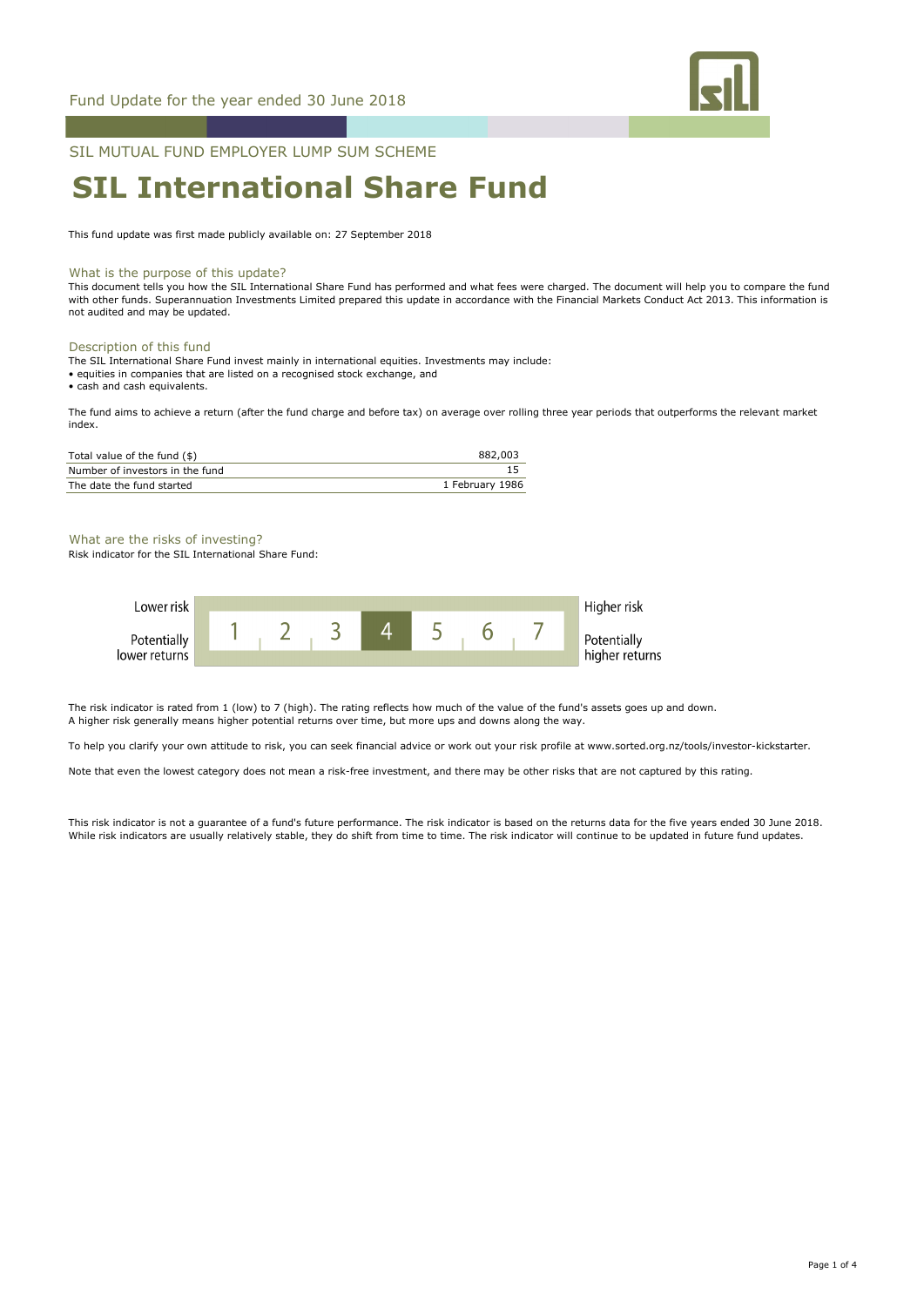| How has the fund performed?                   |                                 |           |  |  |
|-----------------------------------------------|---------------------------------|-----------|--|--|
|                                               | Average over past<br>five years | Past year |  |  |
| Annual return                                 |                                 |           |  |  |
| (after deductions for charges and tax)        | 12.01%                          | 17.20%    |  |  |
| <b>Annual return</b>                          |                                 |           |  |  |
| (after deductions for charges but before tax) | 13.37%                          | 18.78%    |  |  |
| Market index annual return                    |                                 |           |  |  |
| (reflects no deduction for charges and tax)   | 12.45%                          | 19.79%    |  |  |

The market index annual return shows the return of the MSCI All Countries (AC) World ex Australia Index with net dividends re-invested (unhedged). Additional information about the market index is available in the statement of investment policy and objectives on the scheme register at business.govt.nz/disclose.



# **Annual return graph**

This shows the return after fund charges and tax for each of the last 10 years ending 31 March. The last bar shows the average annual return for the last 10 years, up to 30 June 2018.

**Important:** This does not tell you how the fund will perform in the future.

Returns in this update are after tax at the highest prescribed investor rate (PIR) of tax for an individual New Zealand resident. Your tax may be lower.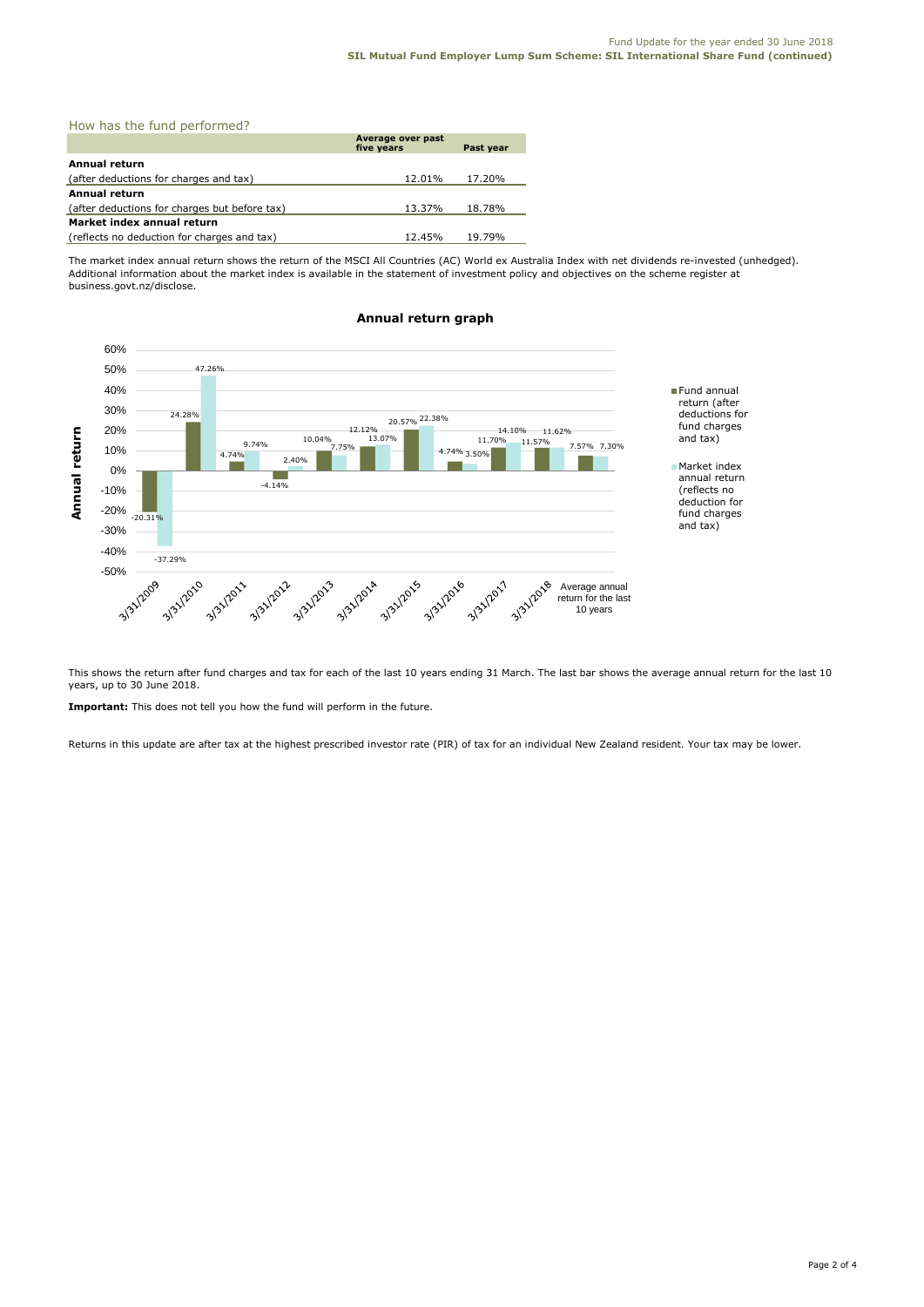## What fees are investors charged?

Investors in the SIL International Share Fund are charged fund charges. In the year to 30 June 2018 these were:

|                                             | % of net asset value          |
|---------------------------------------------|-------------------------------|
| <b>Total fund charges</b>                   | 0.97%                         |
| Which are made up of:                       |                               |
| Total management and administration charges | 0.97%                         |
| Including:                                  |                               |
| Manager's basic fee                         | $0.85\%$                      |
| Other management and administration charges | 0.12%                         |
| <b>Total performance based fees</b>         | 0.00%                         |
|                                             | Dollar amount per<br>investor |
| <b>Other charges</b>                        |                               |
| Other charges                               | \$0                           |

Investors are not currently charged individual action fees for specific actions or decisions (for example, for withdrawing from or switching funds).

Small differences in fees and charges can have a big impact on your investment over the long term.

### Example of how this applies to an investor

Sarah had \$10,000 in the fund at the start of the year and did not make any further contributions. At the end of the year, Sarah received a return after fund charges were deducted of \$1,720 (that is 17.20% of her initial \$10,000). Sarah did not pay any other charges. This gives Sarah a total return after tax of \$1,720 for the year.

# What does the fund invest in?<br>Actual investment mix

**Actual investment mix Target investment mix**

This shows the types of assets that the fund invests in. This shows the mix of assets that the fund generally intends to invest in.